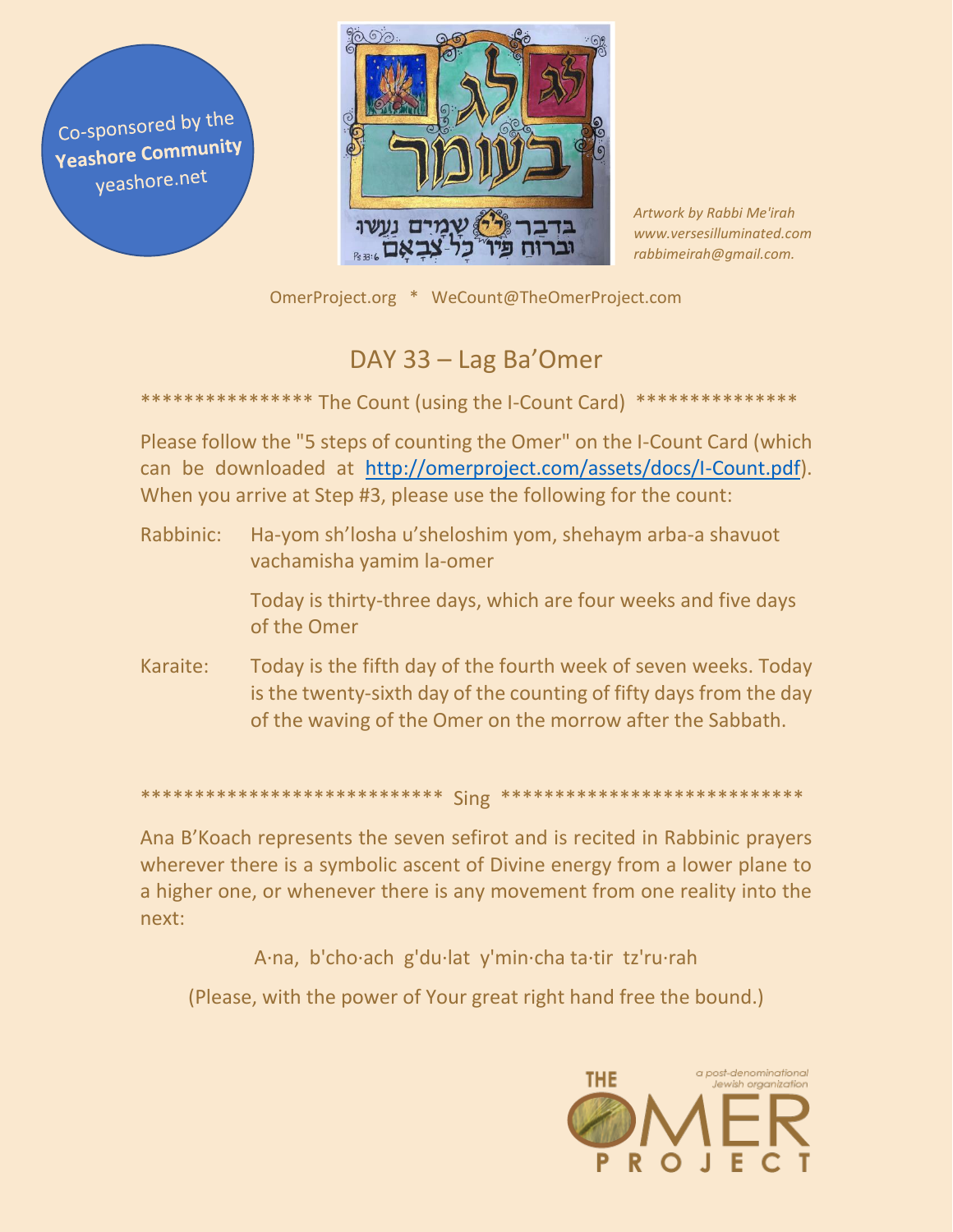\*\*\*\*\*\*\*\*\* This Week According to Rabbinic Mystical Teachings \*\*\*\*\*\*\*\*\*

Week Five: Hod is Glory, Splendor, Containment, Humility, Presence, Gratitude, Receptivity, Yielding, Grace, Surrender, Openness.

As Netzach is the artist, Hod is the scientist, the logician, the math whiz, and the certified public accountant in the brown tweed suit. This week is all about humility and remembering that everything we have was given to us by the Creator for a greater purpose. Focus on making yourself small this week so you can truly discover your greatness.

Aaron represents hod - in his splendor and thankfulness - during this week.

\*\*\*\*\*\*\*\*\* This Day According to Rabbinic Mystical Teachings \*\*\*\*\*\*\*\*\*

This Day: Hod shebe'Hod. Glory within Glory, Humility within Humility, Receptivity within Receptivity, Prophecy within Prophecy.

One thought for the day: Love acts of charity and kindness.

\*\*\*\*\*\*\*\*\*\*\*\*\*\*\*\*\*\*\*\* This Day's Biblical Figures \*\*\*\*\*\*\*\*\*\*\*\*\*\*\*\*\*\*\*\* \*\*\*\*\*\*\*\*\*\*\* with the Rabbinic Mystical Quality of the Day \*\*\*\*\*\*\*\*\*\*\*

A righteous king of Judah, named Josiah, discovers that the high priest has discovered a sacred scroll in the Temple which teaches that G-d is angry because of the people's violations of G-d's laws. But Josiah does not know if the scroll is authentically the word of G-d. Josiah asks a delegation of his royal officers to go to Chuldah, a prophetess who lives in Jerusalem, and find out from her whether he should govern according to the words of the mysterious scroll.

Chuldah, surrounded by the high ranks of the king's court, delivers her verdict: the scroll is authentic, and G-d plans to punish the people with exile because they have disobeyed G-d's word. But Josiah's lifetime will be peaceful, because he has humbled himself before G-d.

It is extraordinary that Chuldah, a woman, is not only a prophetess who is valued and respected by the king, but the first person in the Bible ever to canonize a text. The work Chuldah recognizes as G-d's word is probably